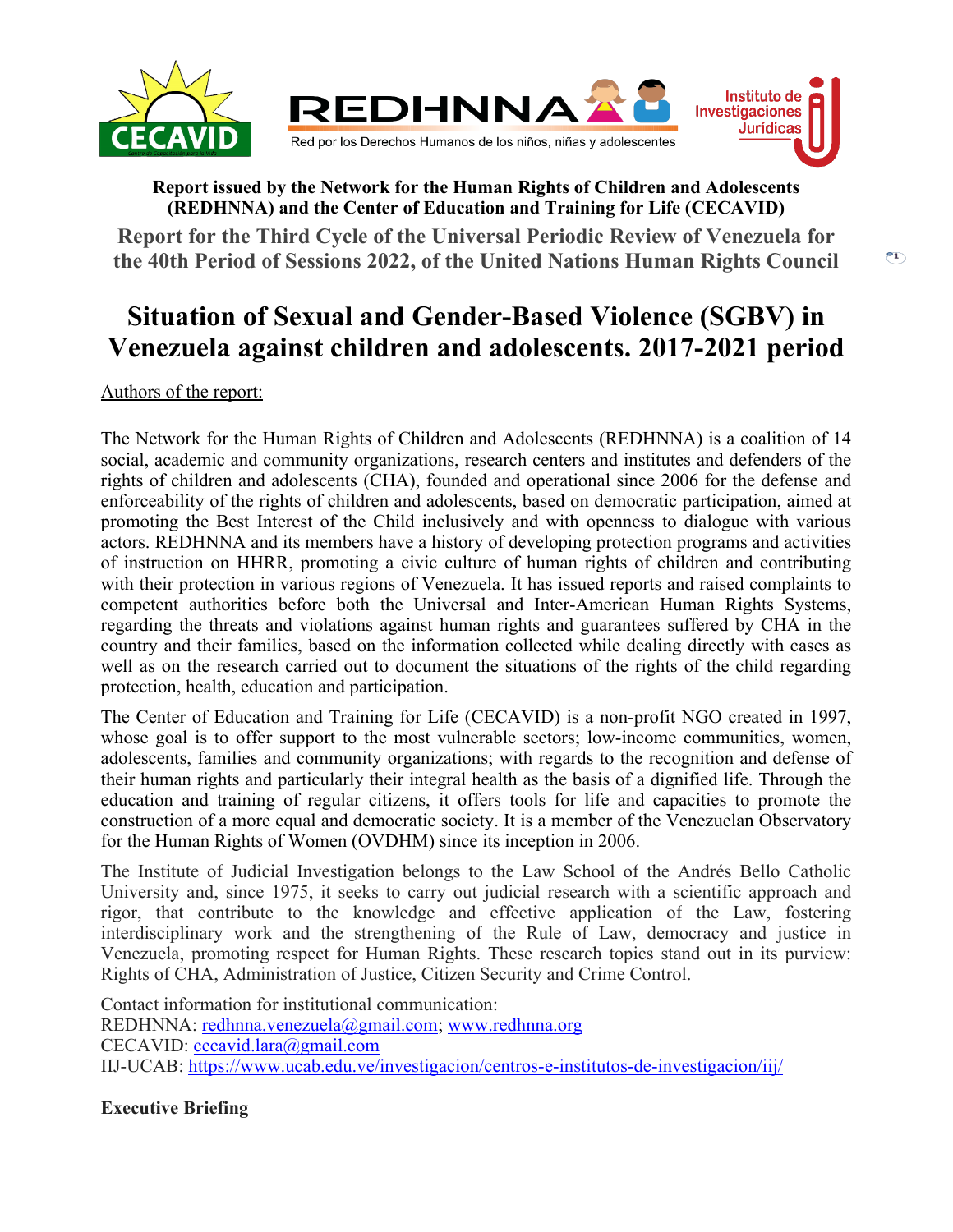- 1. This repor<sup>t</sup> focuses on the right of CHA to protection against sexual abuse (SA), including any practice of sexual exploitation, restrictions to access and enjoyment of sexual and reproductive rights (SRR) and situations that may be encompassed under the category Sexual and Gender-Based Violence (SGBV). With basis on the topics D28 and F31 to be studied by the Universal Periodic Review, it analyzes the omissions and violations against the right of CHA to protection, in order to prevent, mitigate or tend to the seriously harmful impact of their physical, psychological and moral integrity in contexts of abuse and sexual exploitation.
- 2. The Venezuelan State has the obligation to guarantee, respec<sup>t</sup> and protect the human rights of CHA. The Convention on the Rights of the Child (CRC) has been Law in the Republic since 1990. Its Optional Protocol regarding the smuggling of children, child prostitution and child pornography, as well as the Optional Protocol to the Convention on the Elimination of All Forms of Discrimination against Women and the General Observation  $N^{\circ}$  18 of the Committee on the Rights of the Child about harmful practices, to preven<sup>t</sup> and eliminate them wherever and however they emerge.
- 3. Due to the combined effects of the global economic crisis and the pandemic, violations against girls have dramatically increased in frequency and severity in many places around the world. Venezuela also faces indicators of <sup>a</sup> complex humanitarian emergency (CHE) since 2015, which has affected the population in general and CHA in particular, and must be studied from <sup>a</sup> gender approach.
- 4. The intersectional combination of poverty and being female, expressed in: hunger and lack of access to healthcare, education, decent work and basic services, in addition to the global COVID-19 pandemic, creates zones of discrimination and violations where girls are more exposed than other populations to forced migration, sexual abuse, human smuggling, sexual and labor exploitation, recruitment into armed groups, disease, unwanted pregnancies and child marriage.
- 5. This document comprises 5 sections: Institutional and structural weaknesses which impact SGBV-CHA; Some measures and actions regarding SGBV-CHA. Statistics on SGBV; Specific statistics on Human Smuggling (HS) for sexual exploitation of CHA victims; Specific statistics on Adolescent Pregnancy and Recommendations.

## **Institutional and structural weaknesses which impact SGBV-CHA**

- 6. The Framework Law for the Protection of Children and Adolescents (LOPNNA in Spanish) was reformed in June 2015 and no legal adjustment was made to demand greater public investment at any level of governmen<sup>t</sup> for institutions, programs and services for the integral protection of CHA and the specialized attention of victims of SA and other crimes. Although the LOPNNA establishes the creation of the System of Integral Protection of CHA (SIPINNA in Spanish) since 2000, there are no public decisions aimed at strengthening its operation and specialization. There is no Plan for the Protection of CHA victims of sexual violence, nor <sup>a</sup> National Program of Integral Sexual Education and in the context of the CHE that the country is experiencing, no specific measures of protection have been adopted despite the degree of vulnerability especially for girls.
- 7. The assistance, protection, justice and reparation of CHA victims of SGBV is primarily the responsibility of the Protection Councils (CPNNA in Spanish) and the Prosecutor'<sup>s</sup> Office, as institutions belonging to the SIPINNA, but unfortunately they lack the means, programs and resources to issue measures of protection and restitution of rights for CHA, there is no evidence that they are duly established in all municipalities in the country. Since 2015 institutionality has been progressively dismantled not only through the creation of parallel bodies in some areas, but also due to the forced migration of specialized technical staff. A repor<sup>t</sup> issued by the Association of Protection Councilors (ASONACOP in Spanish) about the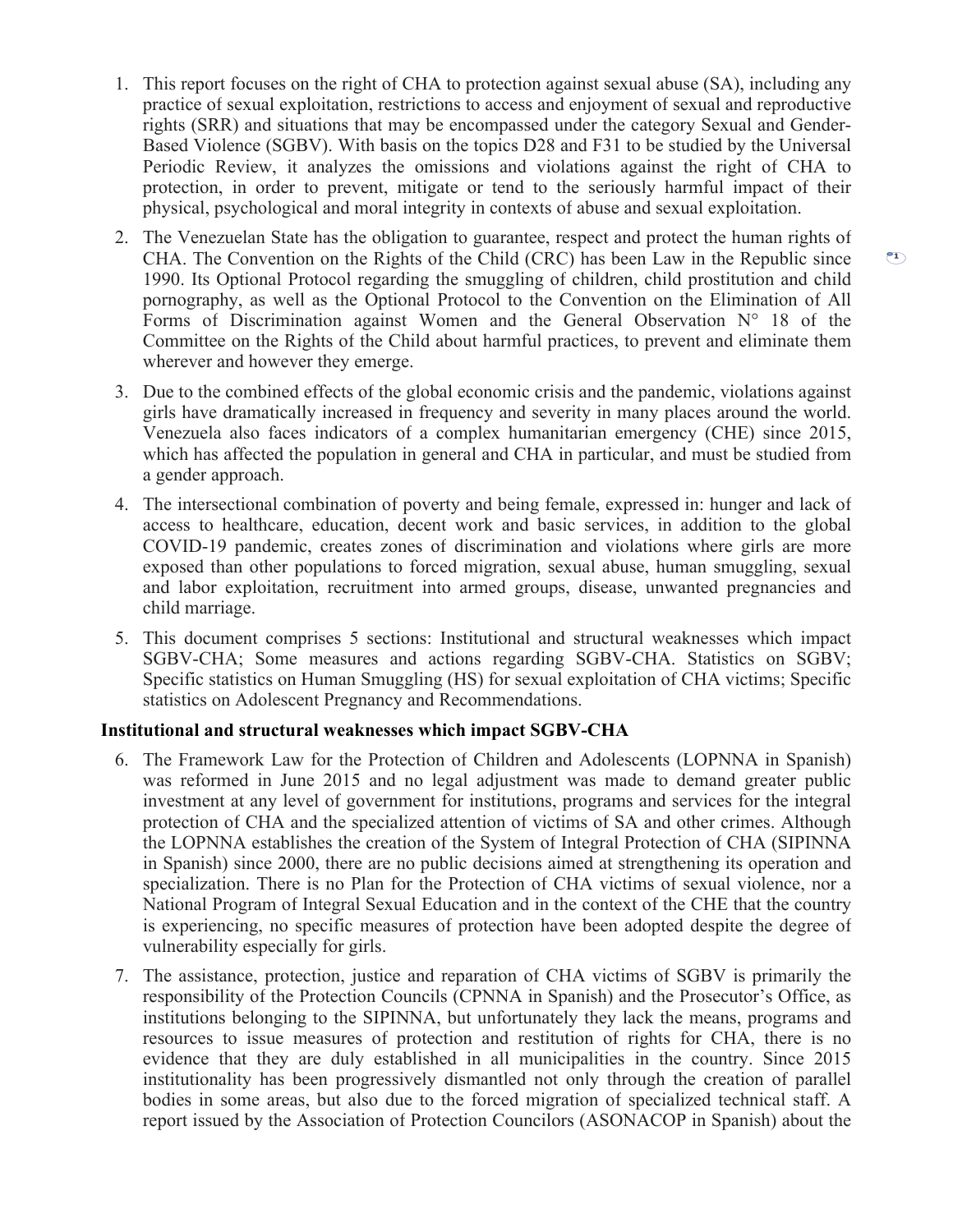operation of the CPNNA nationwide (2018) 1 , shows that that 70% of them lack programs to implement measures, more than half do not even have <sup>a</sup> service entity and 68% of Protection Councils perceive scarcely two minimum wages, in contrast with the 294 minimum wages required in the country for covering the basic food basket 2 .

- 8. In their investigation about the SIPINNA in Caracas, CECODAP (2018) 3 found that the system lacked the minimum number of Councilors required by law to be able to function, without substitutes or attention programs to issue protective measures, or with the multidisciplinary teams necessary to offer first assistance to CHA victims of rights violations. They found that 68.4% of the existing programs, insufficient for the demand, depend on civil society organizations (CSO) and on private financing; also, the high rotation and deprofessionalization of the institution has caused the temporary closure of these protection bodies.
- 9. The Prosecutor'<sup>s</sup> Office is understaffed to provide assistance in cases of SA against CHA. Limitations cause impunity and increase the vulnerability of the victims who do not have access to immediate psychological attention, healthcare or other urgen<sup>t</sup> measures that they might require. Delayed or belated attention promotes re-victimization and the loss of confidence in the SIPINNA and its institutions.
- 10. No actions are being taken for the constant and progressive training of staff specialized in assisting victims of SGBV in Protection Councils, Child Defense Offices, Healthcare Services and Security Bodies, which shows the continuation of the situation documented in the Ruling of the Inter-American Court of Human Rights 4 : "*Although the State reported on some training and actualization activities regarding the defense of women for agents of the Prosecutor'<sup>s</sup> Office, it did not provide concrete information about the implementation and maintenance of specific training programs in areas of public health and justice.*"
- 11. Concerning SGBV, no sexual and reproductive health services (SPH) for adolescents are currently in existence or fully operational. The few that are operating and have been publicized in the media have the technical and financial suppor<sup>t</sup> of the United Nations Population Fund (UNFPA) through the National Plan of Prevention and Reduction of Child and Adolescent Pregnancy (PRETA), implemented in 2018, which scarcely managed to activate 75 consultation centers for adolescents nationwide<sup>5</sup>, which represents only 21% of the reach. Published information does not indicate the number of adolescents that effectively received assistance.
- 12. In June 2017 the Prosecutor'<sup>s</sup> Office initiated <sup>a</sup> criminal action against Carlos Ortiz Mora, <sup>a</sup> psychologist and Chief of the Division of Forensic Mental Evaluation and Diagnostics of the National Service of Medicine and Forensic Sciences (SENAMECF). The action was motivated by incidents of sexual violence against <sup>a</sup> 17-year old girl whom he was evaluating as <sup>a</sup> victim of sexual aggression by another adult. He was found guilty in December, 2020. This case shows the absence of prevention mechanisms in instances that offer public services for CHA, as well as the absence of entities dedicated exclusively to the care of CHA with duly trained personnel.

 $\mathfrak{C}$ 

<sup>&</sup>lt;sup>1</sup> Asonacop (2018). [https://asonacop.com/files/pdf/Informe\\_situacional\\_CPNNA-2018.pdf](https://asonacop.com/files/pdf/Informe_situacional_CPNNA-2018.pdf)

<sup>2</sup> Cendas. Basic Food Basket for Workers, April 2021.

http://cenda.org.ve/fotos\_not/pdf/CENDA.%20RESUMEN%20EJECUTIVO.%20CAT%20ABRIL%202021WEB.pdf

<sup>&</sup>lt;sup>3</sup> Cecodap (2018). Evaluación del Funcionamiento del Sistema de Protección de niños, niñas y adolescentes (NNA) en el Área Metropolitana de Caracas, a partir de la dinámica establecida entre los órganos administrativos del sistema de protección (CMDNNA y CPNNA) y los programas de *atención que se desarrollan en cada municipio*. Disponible en:

https://www.cecodap.org.ve/descargables/derechosNNA/Evaluacion\_del\_Funcionamiento\_del\_Sistema\_de\_Proteccion\_de\_NNA.pdf

<sup>4</sup> Inter American Court of Human Rights (2018). López Soto and Others vs. Venezuela. https://cofavic.org/wp-content/uploads/2019/11/Caso-Linda-L%C3%B3pez-Vs.-Venezuela.pdf

<sup>5</sup> https://venezuela.unfpa.org/es/news/impulsado-plan-nacional-de-prevenci%C3%B3n-y-reducci%C3%B3n-del-embarazo-temprana-edad-y-en-la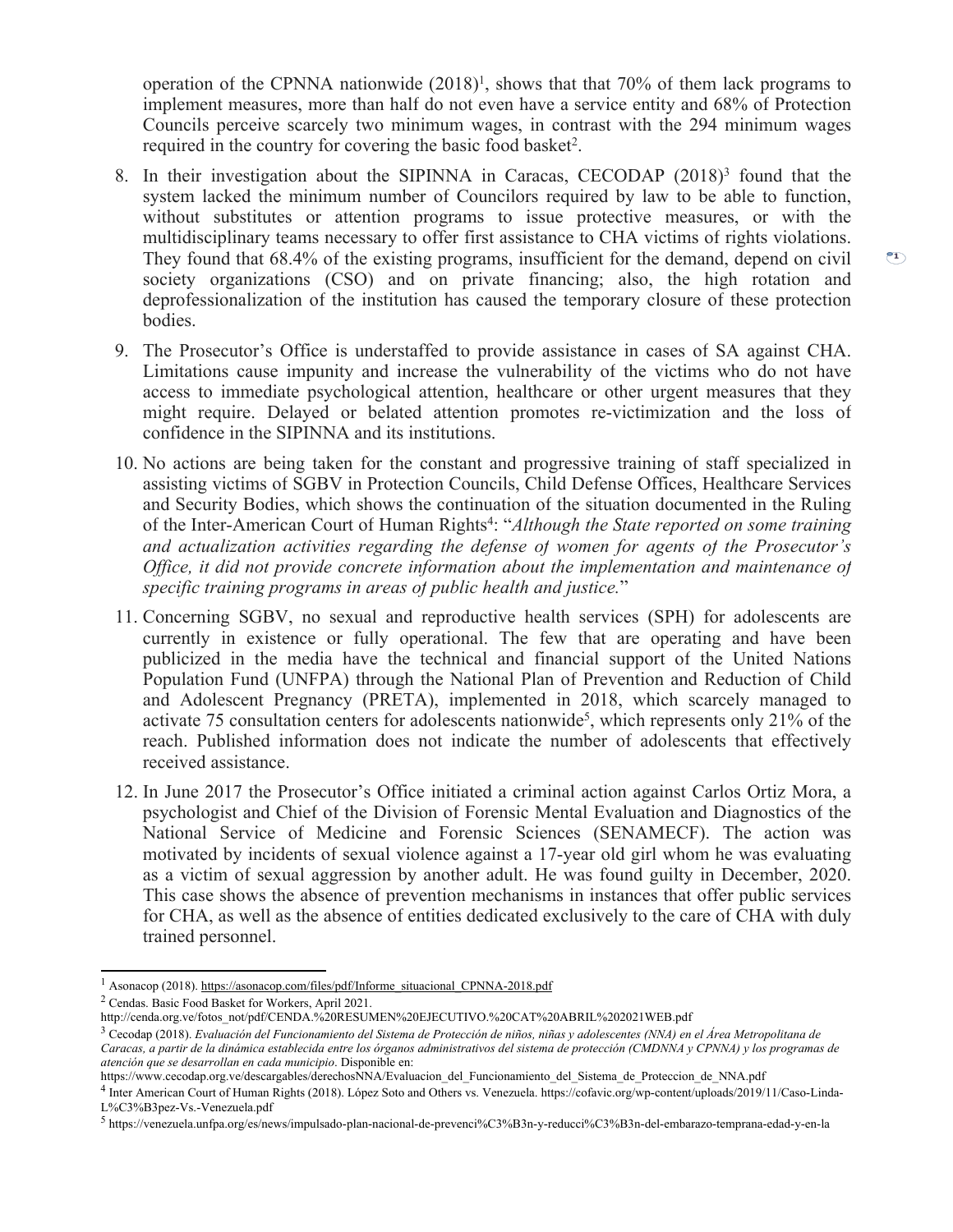- 13. Due to the CHE, the availability, sufficient and efficient distribution of contraceptive methods, including those used for emergencies, has deteriorated in the country in violation of the SRR of women and adolescents. The Venezuelan Association for an Alternative Sexual Education (AVESA) reported that the general scarcity of contraceptive methods in drugstores ranged between 83.3% and 91.7% in the five cities surveyed in the last semester of 2018<sup>6</sup> . In practice, this indicator means the forced pregnancy of adolescents and <sup>a</sup> flagrant violation of SRR.
- 14. The constant lack of water supply in communities, as well as the impossibility of buying sanitary towels or other options for personal hygiene during menstruation due to their steep prices, force girls from low income areas to restrict their everyday activities during their menstruation, which affects them specifically and broadens the gaps of inequality at the various levels of development. AVESA<sup>7</sup> identified that 7 out of every 10 women (including girls) must collect water from tankers and wells or buy it expensively due to the absence of running water. 40% cannot afford menstrual hygiene products. The same investigation revealed that 73.5% of women do not enjoy their full SRR and 44% of that total are girls; additionally, 80% of women cannot access specialized gynecological treatment. Civil society organizations have implemented projects to donate menstrual cups for low income women<sup>8</sup>.

#### **Some measures and actions regarding SGBV-CHA. Statistics on SGBV:**

- 15. The Specialized Technical Office for the Integral Attention of Women and CHA was created in 2017, to provide assistance to the Officials of the Prosecutor'<sup>s</sup> Office with competence in the Protection of CHA and Defense of the Woman. In 2019, the Prosecutor'<sup>s</sup> Office created the 95th National Office, specialized in the crime of smuggling of women and the 96th National Office, specialized in the crime of smuggling of CHA under the Office of Integral Protection of the Family, which emerged from the modification of the denomination of the 91st Office of the Metropolitan Area of Caracas. Unfortunately, the performance of these instances after their creation is unknown and there is no information to allow either victims or denouncers to receive suppor<sup>t</sup> from these offices.
- 16. There is no unified program for integral sexual education as par<sup>t</sup> of the basic education curriculum, the little that exists is dispersed and with <sup>a</sup> focus on genitalia and prevention of sexually transmitted infections. Also, there are no training programs or regular campaigns from the Ministry of People'<sup>s</sup> Power for Education, and there is no known budget for integral education in sexuality. Education does not incorporate tools for the prevention of SA and the self-care of CHA.
- 17. The Report "We are in the News" issued by CECODAP (2017) recorded 341 CHA victims of SGBV<sup>9</sup> , 21 of whom died because of it. The only information available from official sources was revealed by the Prosecutor General during <sup>a</sup> press conference, indicating that, between 2017 and 2020, the offices charged with receiving complaints processed 8,966 cases of  $SA^{10}$ and 1,340 (15%) of them led to convictions; 4,335 (48%) of them produced indictments and 3,289 (36.7%) produced formal accusations<sup>11</sup>. These figures speak of a high level of impunity, greater level of vulnerability for CHA and exposure to assailants.

<sup>6</sup> https://avesa.blog/2019/02/24/indice-de-escasez-de-metodos-anticonceptivos-en-farmacias-de-cinco-ciudades-de-venezuela/

<sup>7</sup> https://avesa.blog/2020/08/19/higiene-menstrual-salud-sexual-y-demanda-de-anticoncepcion-situacion-diferenciada-de-las-mujeres-en-laemergencia-humanitaria-en-venezuela/

<sup>8</sup> https://cepaz.org/noticias/la-alianza-con-ellas-demuestra-que-a-pesar-de-la-adversidad-es-posible-dar-respuesta-a-las-necesidades-de-las-mujeresen-venezuela/

<sup>&</sup>lt;sup>9</sup> See: https://www.cecodap.org.ve/descargables/derechosNNA/Somos\_Noticia\_2017-2018.pdf

<sup>&</sup>lt;sup>10</sup> http://www.minci.gob.ve/mp-presento-avances-en-casos-de-abuso-sexual-a-ninos-ninas-y-adolescentes/

<sup>&</sup>lt;sup>11</sup> The percentages are extracted from the report "Paper Rights: Heinous Damage" <https://www.redhnna.org/noticias/dano-atroz>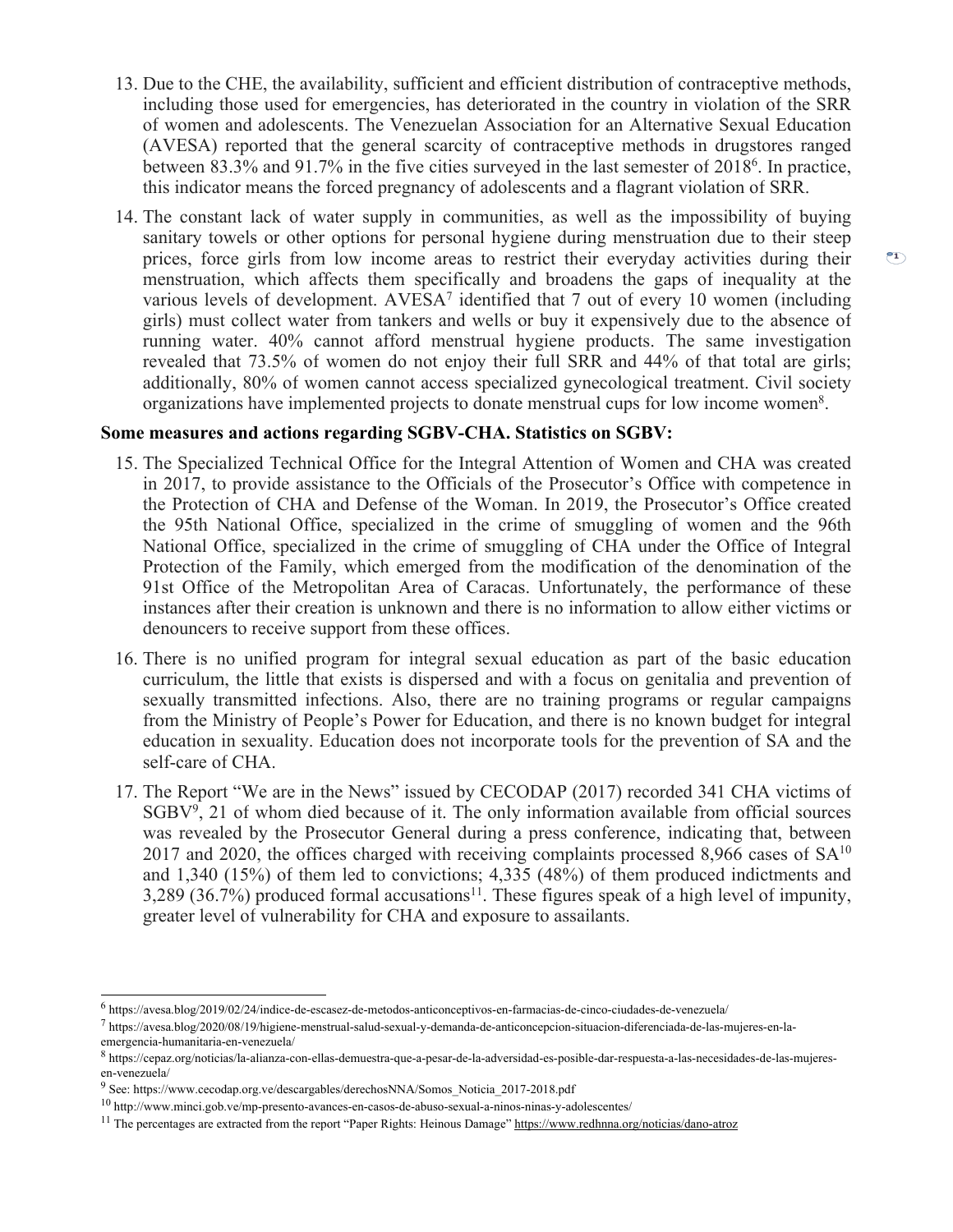- 18. In <sup>a</sup> monitoring through Venezuelan media outlets during 2020, published in the series "Paper Promises"<sup>12</sup>, REDHNNA detected a gradual increment of cases during the quarantine for the pandemic, identifying 317 CHA victims of sexual violence. Out of this total, 74.7% are women, showing the greater vulnerability of girls before this kind of violence. This does not exclude the percentage corresponding to boys (25.3%), which is also important due to its greater invisibility. Between January and March 2021, the monitoring detected 176 cases of sexual violence; in 123 of them the victims were identified and 66.7% of them were female.
- 19. The report issued by Utopix in 2020<sup>13</sup> shows that femicides in the country have increased by 53%. 167 femicides were reported in 2019<sup>14</sup>, 24 victims were girls between 0 and 15 years old and 13 between 16 and 20 years old. This repor<sup>t</sup> also cites <sup>a</sup> study by CEPAL indicating that there were 126 reported femicides in Venezuela in 2016, <sup>a</sup> figure that reveals how prevalent this crime has become. In 2020, the reports involved 27 girls between 0 and 15 years old and 28 between 16 and 20 years old.
- 20. A report by CECODAP about mental health indicates that 3.8% of the 26 CHA who committed suicide between 2019 and 2020 in Venezuela<sup>15</sup> had previously suffered SA. The latest situation reported by the media as <sup>a</sup> suicide was an 11-year old girl, although forensic investigations determined that she was asphyxiated to death and the suicide was simulated. She was sexually abused by her father after both her mother and grandmother had died $^{16}$ .
- 21. Starting in April 2021, there have been many news reports in the country of women who have taken to social media platforms to denounce incidents of sexual abuse that they experienced in their adolescence and even their childhood. The most relevant cases have involved abusers in intellectual, cultural and entertainment fields. Out of all the cases monitored by REDHNNA between January 2020 and March 2021, 33.4% involved sexual violence commited by parents, grandparents and other relatives, revealing the level of helplessness of victims even at home.
- 22. It is important to highlight the responsibility of the State in these matters, as there is no official response to deal with the vulnerability of CHA in their homes, schools and instruction centers including high-profile institutions such as the National System of Orchestras 17 .
- 23. Despite their limited resources, CSO have taken up the task of raising awareness and offering education directly in schools, through social networks, forums and media outlets on strategies to assist families and preven<sup>t</sup> SA situations 18 .
- 24. SGBV has also been presen<sup>t</sup> in the context of the public protests that have taken place in Venezuela in 2014, 2017, 2018 and 2019. 39 CHA were arbitrarily arrested by the State in 2018<sup>19</sup> and 137 in the first quarter of 2019<sup>20</sup>; SGBV was part of the repressive practices of State security forces. Some detainees revealed that they were raped by the officers interrogating or guarding them.
- 25. The repor<sup>t</sup> jointly issued by Foro Penal and Human Rights Watch (2017) documented 88 cases involving 314 victims of severe human rights violations between April and September 2017, 53 of which were subjected to physical and psychological abuse, which constitute torture and include SA and rape.

<sup>12</sup> See: https://www.redhnna.org/dano-atroz-acto-i

<sup>&</sup>lt;sup>13</sup> https://utopix.cc/pix/informe-anual-enero-diciembre-2020-256-femicidios-en-venezuela/

<sup>14</sup> https://utopix.cc/producto/informe-del-monitor-de-femicidios-2019/

<sup>&</sup>lt;sup>15</sup> https://cecodap.org/informe-visibiliza-la-cara-oculta-de-la-pandemia-el-sufrimiento-emocional/

<sup>&</sup>lt;sup>16</sup> https://www.laprensalara.com.ve/nota/31515/2021/05/abusos-sexuales-a-menores-se-incrementaron-en-pandemia

<sup>&</sup>lt;sup>17</sup> https://efectococuyo.com/la-humanidad/senalamientos-abuso-sexual-el-sistema-orquestas/

<sup>&</sup>lt;sup>18</sup><https://cecodap.org/violencia-en-los-noviazgos-adolescentes-romantizacion-del-maltrato-y-crianza/>; [https://eldiario.com/2021/05/12/grooming-y](https://eldiario.com/2021/05/12/grooming-y-otros-delitos-contra-ninos-y-adolescentes/)[otros-delitos-contra-ninos-y-adolescentes/](https://eldiario.com/2021/05/12/grooming-y-otros-delitos-contra-ninos-y-adolescentes/); <https://eldiario.com/2021/04/30/educacion-preventiva-abuso-sexual-vulnerables-victimas-en-venezuela/>

<sup>&</sup>lt;sup>19</sup> https://foropenal.com/reporte-sobre-la-represion-en-venezuela-noviembre-2018/

<sup>&</sup>lt;sup>20</sup> <https://foropenal.com/2019/04/24/reporte-sobre-la-represion-en-venezuela-marzo-2019/>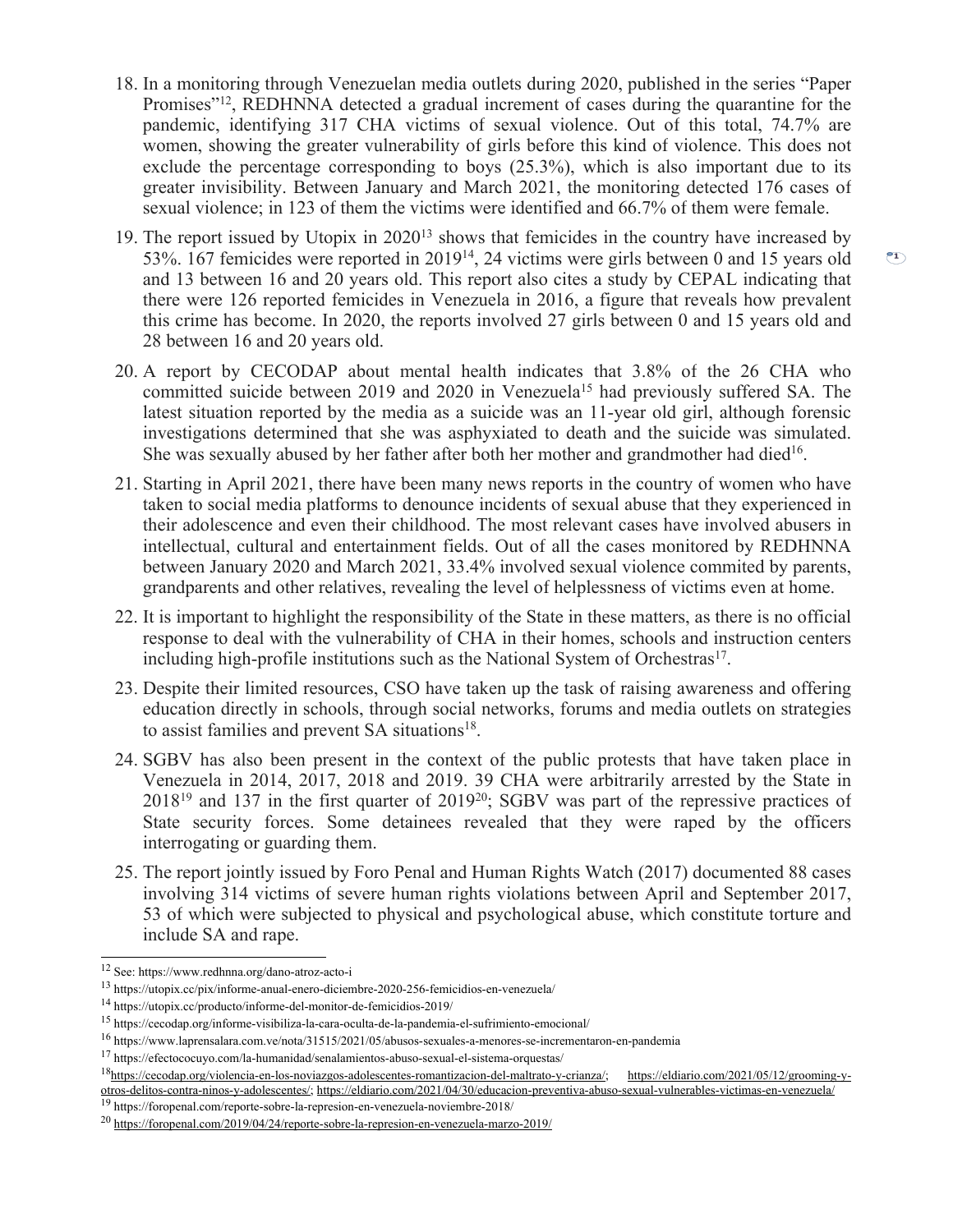- 26. The repor<sup>t</sup> on Venezuela issued by the United Nations High Commissioner for Human Rights in 2019 says that "The OHCHR documented cases of sexual and gender violence against women and girls during their detention, committed particularly by SEBIN and DGCIM agents as well as GNB officers."
- 27. Due to the intense forced migration, many CHA have been left under the care of relatives, mainly grandmothers, who are unable to adequately look after them, while their mothers and/or fathers emigrate. This places CHA in <sup>a</sup> situation of greater vulnerability of suffering SGBV and the State has not developed policies of protection for families in this situation.

#### **Human Smuggling (HS) for sexual exploitation with CHA victims:**

- 28. The situations of vulnerability in Venezuela are aggravated by the process of forced migration and the closure of borders due to the COVID-19 pandemic. Migrants must face limitations in transit and in their hosting countries, mainly because they lack legal status as regular migrants. This leaves them exposed to discrimination, growing xenophobia and various forms of exploitation<sup>21</sup>.
- 29. An investigation carried out by the Institute of Judicial Investigations of the Andrés Bello Catholic University (IIJ-UCAB) in  $2019^{22}$  reports that according to official sources, between 2014 and September 2017, there were 69 cases of HS which included 7 boys and girls who were sold and 55 victims of sexual exploitation without specifying how many of them were girls. These figures are debatable when compared with data collected by other international institutions 23 . This is due to the general difficulties to produce and handle figures about this crime, since other linked offences may obscure or distort the detection of human smuggling cases.
- 30. The same repor<sup>t</sup> shows that, between January and June 2019, there were 11 cases of human smuggling and 14 cases of human smuggling in Venezuela. These cases involved 69 victims, 48 of them minors. Between January and August 2019, 84 people were reported victims of sexual and labor exploitation, all of the minors. There were 32 victims of smuggling in Venezuela, 17 of them were exploited in Maturín, Monagas State, <sup>a</sup> city where the smuggling of minors is now frequent. 12 of them were sexually exploited in Carabobo State. The investigation of the IIJ-UCAB (2019) indicates that the chosen destination for most smugglers is Trinidad and Tobago.
- 31. Between 2019, 2020 and the first quarter of 2021, there have been reports of several boats wrecked in transit between the city of Güiria in Sucre state and Trinidad and Tobago, and most of them involved the disappearance or death by immersion of adolescents that were presumed to be aboard those boats as victims of smuggling networks. One of the most iconic cases is that of <sup>a</sup> 16-year old girl who boarded <sup>a</sup> boat that sank near the coast and while other people drowned, she managed to survive by swimming back to her town in Venezuela and filed the complaint about the scam and kidnapping that she experienced. Neither the Prosecutor'<sup>s</sup> Office nor the institutions of the Protection System offered her the protection she required and the members of the criminal organization kidnapped her at her home in 2020. At the time of the creation of this report, she remains missing and is presumably being sexually exploited in Trinidad y Tobago. The authorities of either country have made no effort to locate her 24 .

<sup>24</sup> <https://www.nytimes.com/es/2019/07/11/espanol/america-latina/migrantes-naufragio-venezuela-maduro.html> and

 $^{21}$  Reports on GBV in the context of human mobility by UNFPA 2020 (Apure, Bolívar and Táchira)

<sup>&</sup>lt;sup>22</sup> <http://saber.ucab.edu.ve/handle/123456789/19613>

<sup>&</sup>lt;sup>23</sup> According to The Global Slavery Index (2018), issued by Walk Free Foundation with the assistance of the International Labor Organization (ILO) and the International Organization for Migrations (IOM), estimates point to 174,000 Venezuelan victims but not only of human smuggling but also the other various forms of exploitation known as modern slavery.

<https://elpitazo.net/oriente/naufragio-en-guiria-madre-denuncia-nuevo-secuestro-de-su-hija/>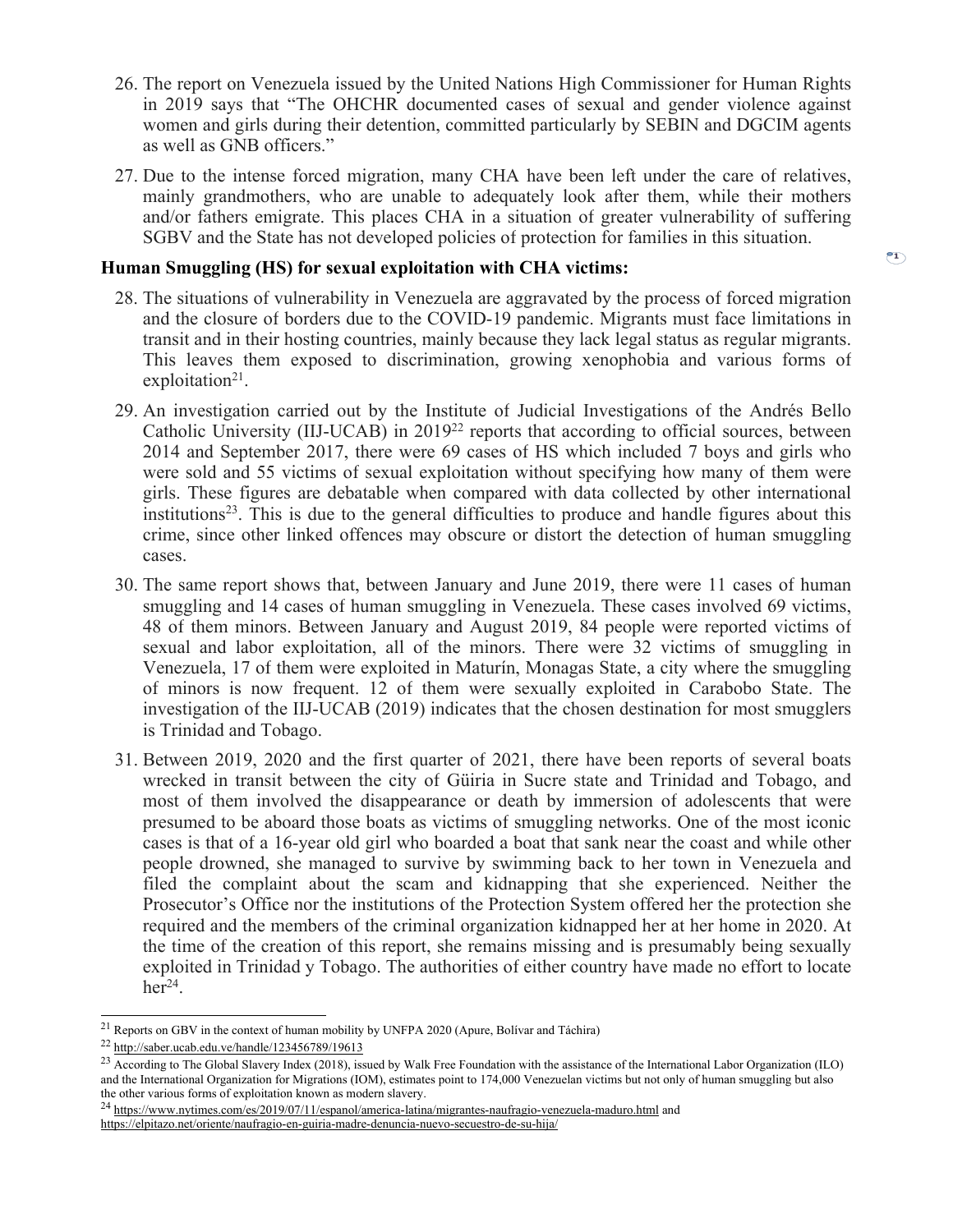- 32. The repor<sup>t</sup> on Contemporary Forms of Modern Slavery of the Human Rights Center of the Andrés Bello Catholic University, Guayana branch (CDH UCAB) 25 , indicated that over 3,500 women and girls are victims of various forms of SV in the context of mining activities promoted by the Venezuela State, which have attracted illegal miners, armed groups and <sup>a</sup> growing internal migration of populations controlled by criminal mafias. The investigation points out that "... There are women who are captured in HS networks for sexual exploitation, and other women who see mining as <sup>a</sup> viable option to sidestep the economic crisis and provide for their homes."
- 33. The OHCHR has reported that forced prostitution in mining areas has been increasing since 2016 and as this criminal economy expands, so does gender violence. Many women are forced into prostitution in deplorable conditions and, even when they're hired to perform this kind of work, they do not receive the agreed payment. Most victims of smuggling networks are women (74%) and 25% of them are girls. Due to the alarming lack of information, the number of girls could be higher. With the rise of illegal mining in Bolívar state, it has become not only <sup>a</sup> point of origin and transit but also <sup>a</sup> destination for human smuggling, especially in the municipalities of El Callao, Roscio and Sifontes, where mining is predominant, according to the report<sup>26</sup>.

## **Specific statistics on Adolescent Pregnancy:**

- 34. The violation of the SRR of adolescents deepens the gender gaps that keep them in situations of poverty and exposure to various forms of violence, including SGBV and HS. In this regard, <sup>a</sup> repor<sup>t</sup> issued by Amnesty International (2019) 27 showed that the rate of adolescent pregnancies has increased by 65% since 2015. By 2018 the Pan-American Health Organization (PAHO), the United Nations Children'<sup>s</sup> Fund (UNICEF) and the United Nations Population Fund (UNFPA), reported that Venezuela ranked 95th in adolescent pregnancy, after Ecuador and Honduras. In <sup>a</sup> study carried out by Equivalencias en Acción in 2019<sup>28</sup> indicated that in three maternity hospitals in the country the percentage of childbirths in adolescents was 27%. Out of 1015 childbirths recorded between August 15th and 30th in three maternity hospitals, 268 mothers were adolescents according to AVESA<sup>29</sup>.
- 35. In Venezuela, the Voluntary Interruption of Pregnancy is illegal. It is only possible when the life of the mother is at risk, it requires the opening of <sup>a</sup> judicial proceeding and <sup>a</sup> judge must authorize it. Therefore, abortion is criminalized but in their study, AVESA (2019) reported that out of 340 abortions carried out in three healthcare centers, only 4 people said that it was induced and was not notified to the authorities, which might imply that medical staff have <sup>a</sup> certain flexibility in this regard. 40% of all reported abortions were performed on adolescent.

#### **Recommendations:**

36. The National Institute of Statistics and the System of Integral Protection of CHA must create and publicize <sup>a</sup> National System of Information about Sexual Violence against children and adolescents that records and publishes national and municipal figures, with information collected by the institutions charged with receiving complaints and institutions of the System of Protection of CHA, as well as scientific studies and other reliable sources of knowledge and analysis of situations of SA against CHA, with statistics disaggregated by incident, characteristics of the victims and perpetrators, place of occurrence, among others. This information must be made available to the general population and the institutions charged with

<sup>25</sup> https://www.redhnna.org/noticias/ucab-solo-en-el-callao-mas-de-3-500-mujeres-y-ninas-son-explotadas-sexualmente

<sup>&</sup>lt;sup>26</sup> Insight Crime: https://es.insightcrime.org/noticias/trata-personas-arco-minero-venezuela/

<sup>&</sup>lt;sup>27</sup> Amnesty International (2020). Annual Report 2019, available at: https://www.amnesty.org/download/Documents/AMR0113532020SPANISH.PDF

<sup>&</sup>lt;sup>28</sup> https://avesawordpress.files.wordpress.com/2019/05/mujeres\_limite\_a4web.pdf

<sup>&</sup>lt;sup>29</sup> https://avesawordpress.files.wordpress.com/2019/02/salud-sexual-y-reproductiva.-agosto-2018-1.pdf